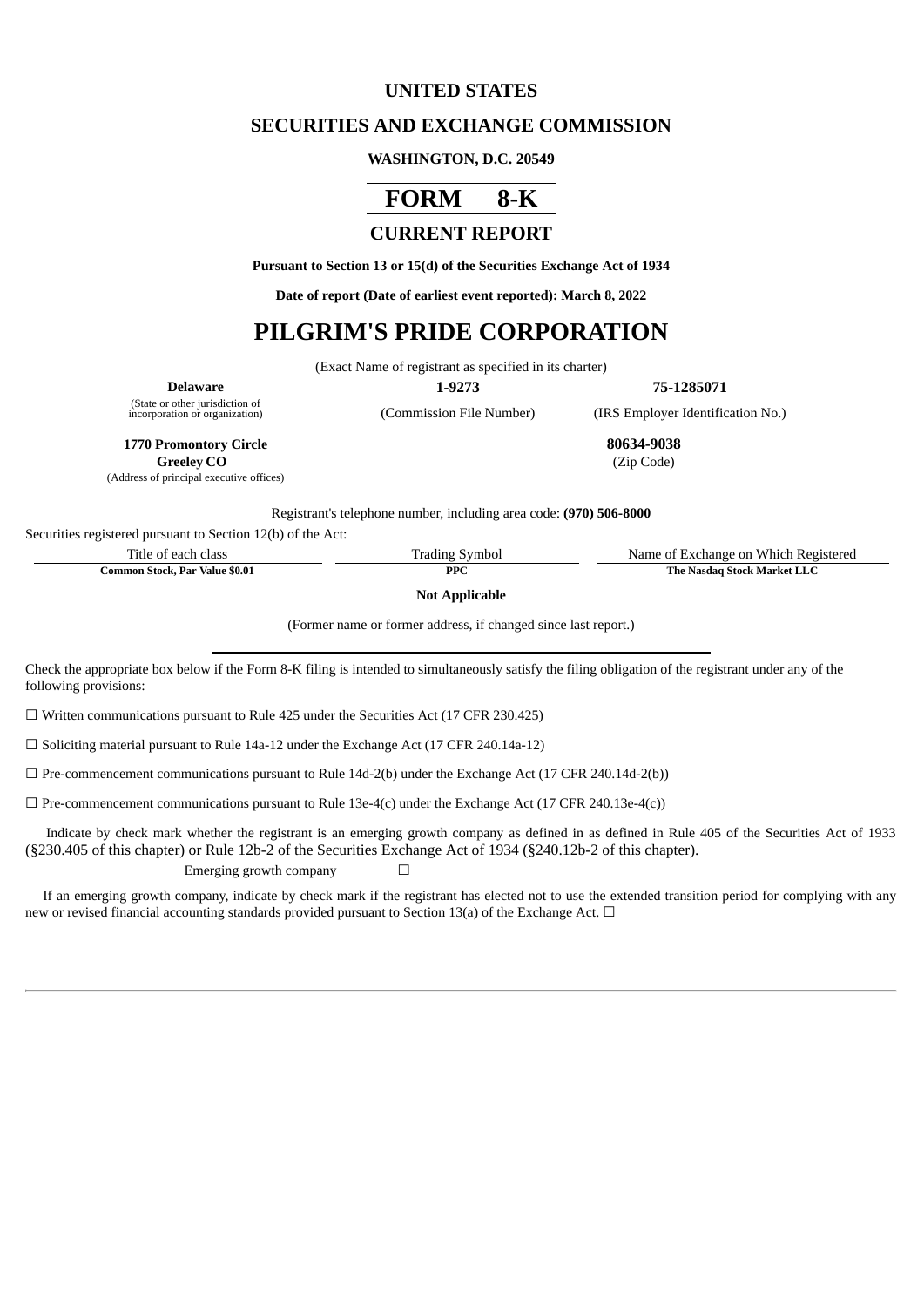#### **Item 8.01 Other Events.**

On March 8, 2022, the Board of Directors of Pilgrim's Pride Corporation (the "Company") approved a \$200 million share repurchase plan given continued confidence in the growth potential of the business and its strong balance sheet position. The Company intends to implement its stock repurchase plan through various means, which may include but are not limited to open market purchases, privately negotiated transactions, the use of derivative instruments and/or accelerated share repurchase plans. The extent to which the Company repurchases its shares and the timing of such repurchases will vary and depend upon market conditions and other corporate considerations, as determined by the Company's management team. The Company reserves the right to limit or terminate the repurchase plan without notice.

#### **Forward-Looking Statements**

This Form 8-K contains forward-looking statements within the meaning of the "safe harbor" provisions of the Private Securities Litigation Reform Act of 1995. All statements, other than statements of historical facts, may be forward-looking statements. Words such as "subject," "reflect," "may," "will," "expects," "believes" and similar expressions are used to identify these forward-looking statements. These forwardlooking statements involve significant risks and uncertainties that could cause actual results to differ materially from expected results. Factors that could cause actual results to differ materially from those projected in such forward-looking statements include future developments related to the matters discussed herein, and other factors discussed in the risk factors sections of Pilgrim's Quarterly Reports on Form 10-Q and Annual Reports on Form 10-K on file with the Securities and Exchange Commission. The forward-looking statements speak only as of the date hereof, and Pilgrim's undertakes no obligation to update any such statement, whether as a result of new information, future developments or otherwise, except as may be required by applicable law.